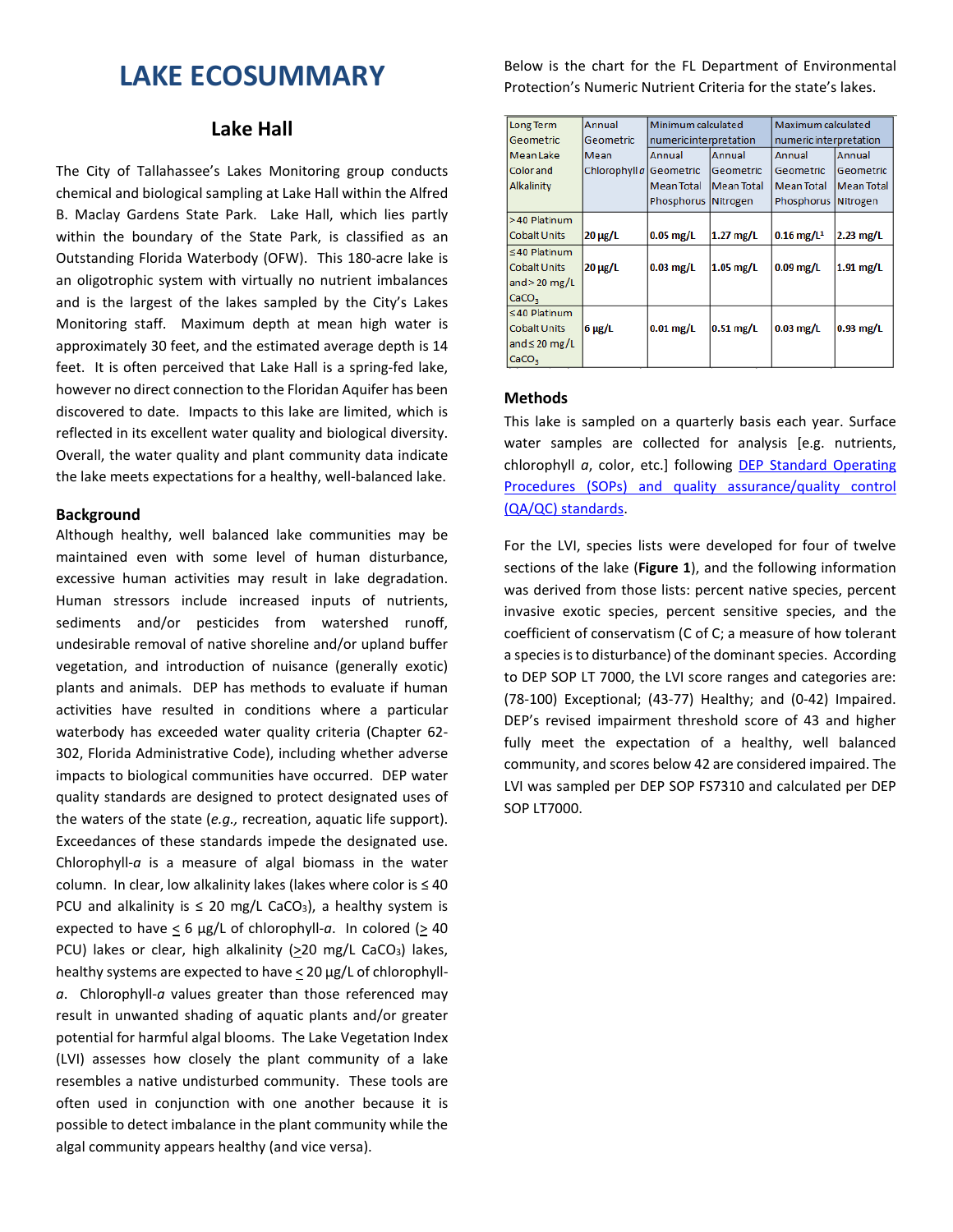**Figure 1. Map of Lake Hall.** Sampling sites are numbered 2, 5, & 6.Water quality samples are collected from each site along with water parameters such as Dissolved Oxygen, Conductivity, pH level, Temperature, Secchi Disk reading and depth.



## **Results**

#### *Water Quality*

Lake Hall is a low color, low alkaline lake that is expected to meet chlorophyll-a concentrations  $\leq 6$  µg/L, total nitrogen concentrations of  $\leq$  0.51 mg/L and total phosphorus concentrations of ≤ 0.01 mg/L. From 2011 thru 2020, Lake Hall has met these nutrient criteria limits with no exceedances. The TN and TP concentrations increased slightly for the year 2020. This was most likely due to homeowners physically removing large swaths of aquatic vegetation from their waterfront property, which is located near sampling site 6. It was noted that the water at site 6 was cloudy and disturbed when water samples were collected. The data from that day in October show the low-level total phosphorus concentration was elevated considerably to 0.46 mg/L over the previous sampling event in August of a 0.007 mg/L reading. This a 4500% increase from normal total phosphorus values. However, this one-time exceedance did not impact the nutrient criterion annual geometric mean for total phosphorus for the year 2020.

Lake Hall is a highly utilized lake for boating, water-skiing, fishing, and many other recreational activities. There are several housing developments along the Northeastern portion of Lake Hall that represent potential sources of anthropogenic inputs, however the majority of these homeowners have vegetative buffer zones leading to the water's edge which helps limit possible nutrient inputs. Additionally, plentiful submerged aquatic macrophytes act as a natural filter and help to keep potential algal blooms at bay by keeping nutrient levels low.

Natural biological cycles within a lake can produce an internal self-eutrophic system. However, Lake Hall is considered to be oligotrophic, which is indicative of low nutrient levels (TN) and (TP), but with sustainable biological productivity. Algal blooms within Lake Hall are very rare although short-lived occurrences of blue-green algal blooms have occurred the past. Below (**Table 1**) details the nutrient data for all 5 measured criteria for the last 10-years.

| Yearly Geomeans of FLDEP Nutrient Criterion Parameters<br>Lake Hall |                |       |            |        |       |  |  |  |  |
|---------------------------------------------------------------------|----------------|-------|------------|--------|-------|--|--|--|--|
| Year                                                                | Chlorophyll *  | Color | Alkalinity | $TN *$ | $TP*$ |  |  |  |  |
| 2011                                                                | 3              | 5     | 5          | 0.25   | 0.008 |  |  |  |  |
| 2012                                                                | 4              | 6     | 6          | 0.23   | 0.009 |  |  |  |  |
| 2013                                                                | $\mathfrak z$  | 6     | 6          | 0.31   | 0.011 |  |  |  |  |
| 2014                                                                | $\mathfrak z$  | 7     | 5          | 0.26   | 0.008 |  |  |  |  |
| 2015                                                                | $\mathfrak{p}$ | 8     | 4          | 0.21   | 0.009 |  |  |  |  |
| 2016                                                                | $\mathfrak z$  | 5     | 4          | 0.21   | 0.011 |  |  |  |  |
| 2017                                                                | $\mathfrak z$  | 3     | 5          | 0.32   | 0.011 |  |  |  |  |
| 2018                                                                | 4              | 4     | 5          | 0.24   | 0.009 |  |  |  |  |
| 2019                                                                | C.             | 4     | 3          | 0.39   | 0.010 |  |  |  |  |
| 2020                                                                | 4              | 5     | 5          | 0.44   | 0.012 |  |  |  |  |

#### **Table 1. Water quality results from Lake Hall.**

\*DEP's Numeric Nutrient Criteria (Data based on annual geometric means calculated on minimum of 4 samples).

#### *Lake Vegetation Index*

The 2020 LVI score for this lake was 81 out of a possible 100 points, corresponding with a "Healthy" designation. **Table 2** contains the species list and occurrence information for this sampling event. There are many species of submerged aquatic macrophytes such as *Cabomba* caroliniana (Carolina Fanwort) and *Utricularia floridana* (Florida Bladderwort), which is a particularly interesting species as this highly specialized plant feeds on zooplankton caught in its "bladder-like" traps. Unsuspecting prey brush against tiny hairs that trigger the "trap doors" to close. Another very sensitive macrophyte to high nutrient water is *Mayaca fluviatilis* (Bogmoss). The presence of Bogmoss is a good indicator that Lake Hall has very low nutrient levels and, in fact, is also used in the aquaria industry. Overall, the plant community is stable and is very similar to the survey in 2019. No major plant community shifts have occurred since last year's survey. No invasive exotic plants were observed during this survey, however, *Hydrilla* sp. has been documented in an isolated location near the boat ramp and is treated occasionally. This invasive exotic does not thrive in Lake Hall due to the extremely low nutrients in the lake.